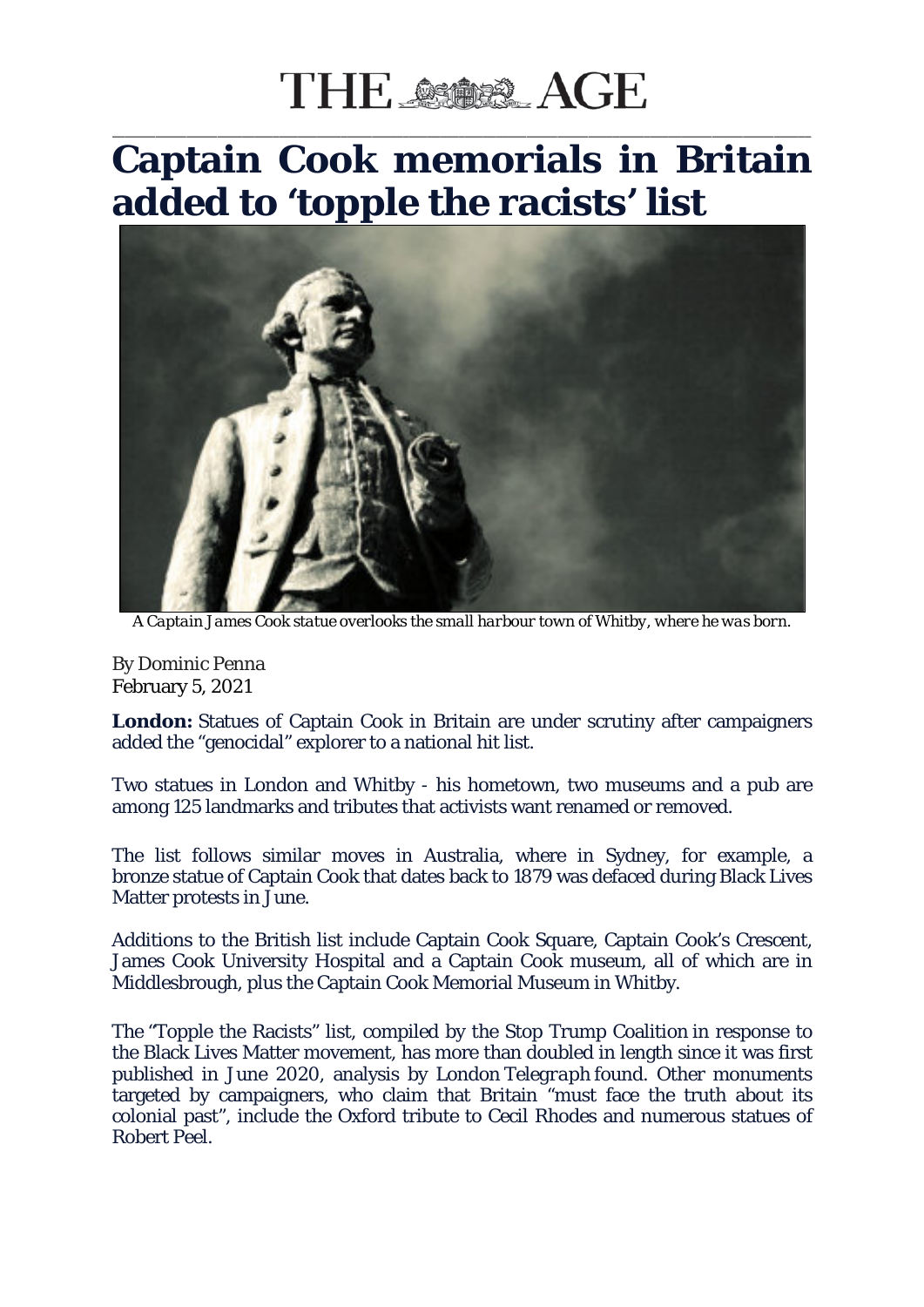"James Cook invaded Australia just over 250 years ago. He claimed possession over the entire nation even though it clearly belonged to the people already there," the coalition's website reads.

"What followed was 250 years of genocidal activities and policies based on race that murdered thousands of women, men and children. Captain Cook symbolises racial oppression and violence. [The statues] must be removed."



*Captain James Cook in Hyde Park Sydney.*

Robert Goodwill, the MP for Whitby and Scarborough - home to one of the statues and the Memorial Museum - said targeting the memorials was "completely ridiculous".

"Captain Cook is one of the proudest sons of Whitby. The statue is one of our bestknown landmarks, and the Captain Cook museum is one of our most popular tourist attractions," he said.

"They're trying to erase important aspects of our history, and we all need to study history and learn from any mistakes. There were things done in the name of the Empire that would not be acceptable now, but we don't need to expunge them from history."

Tourists visit the seaside town in North Yorkshire from as far away as Australia to see the harbour from which Captain Cook first set sail on his voyage, Goodwill added. "We're proud of Captain Cook in Whitby, and we wouldn't countenance any attempts to remove him from the history books."

The statue, which was designed by sculptor John Tweed, has overlooked Whitby, where all four of Cook's ships were built, since 1912.